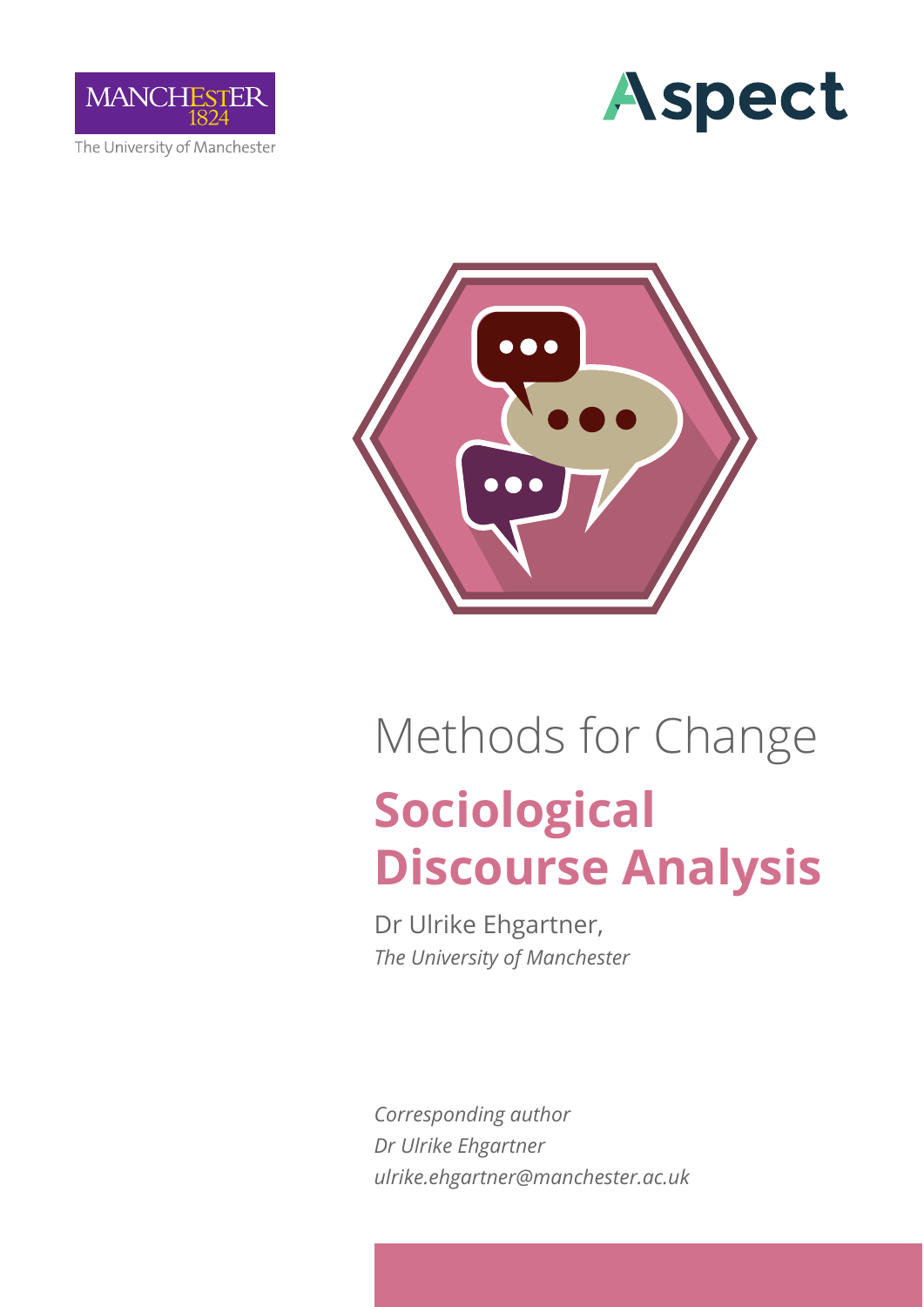

*Sociological Discourse Analysis provides a lens to analyse writings or speeches as 'social texts'. This approach is designed to reveal what we take for granted and the boundaries of what we consider relevant and possible as* 

*we talk about issues.* By studying the 'common sense' meanings, forms of knowledge and cultural conventions that people share in conversations, people's actions can often be better understood, than by directly asking people to share their attitudes and experiences. Understanding socially shared meanings can help to better understand practices and ways in which things are routinely done, which can hold environmental or social challenges. This approach can combine different methods and is most commonly applied to forms of text available and shared within and between communities and institutions, such as business or governmental reports, newspapers, websites, speeches or advertisements. However, researchers also use Sociological Discourse Analysis to analyse texts produced in research settings, such as interviews or written narratives. Methods to observe customs and habits have also been proven to be well suited for this approach.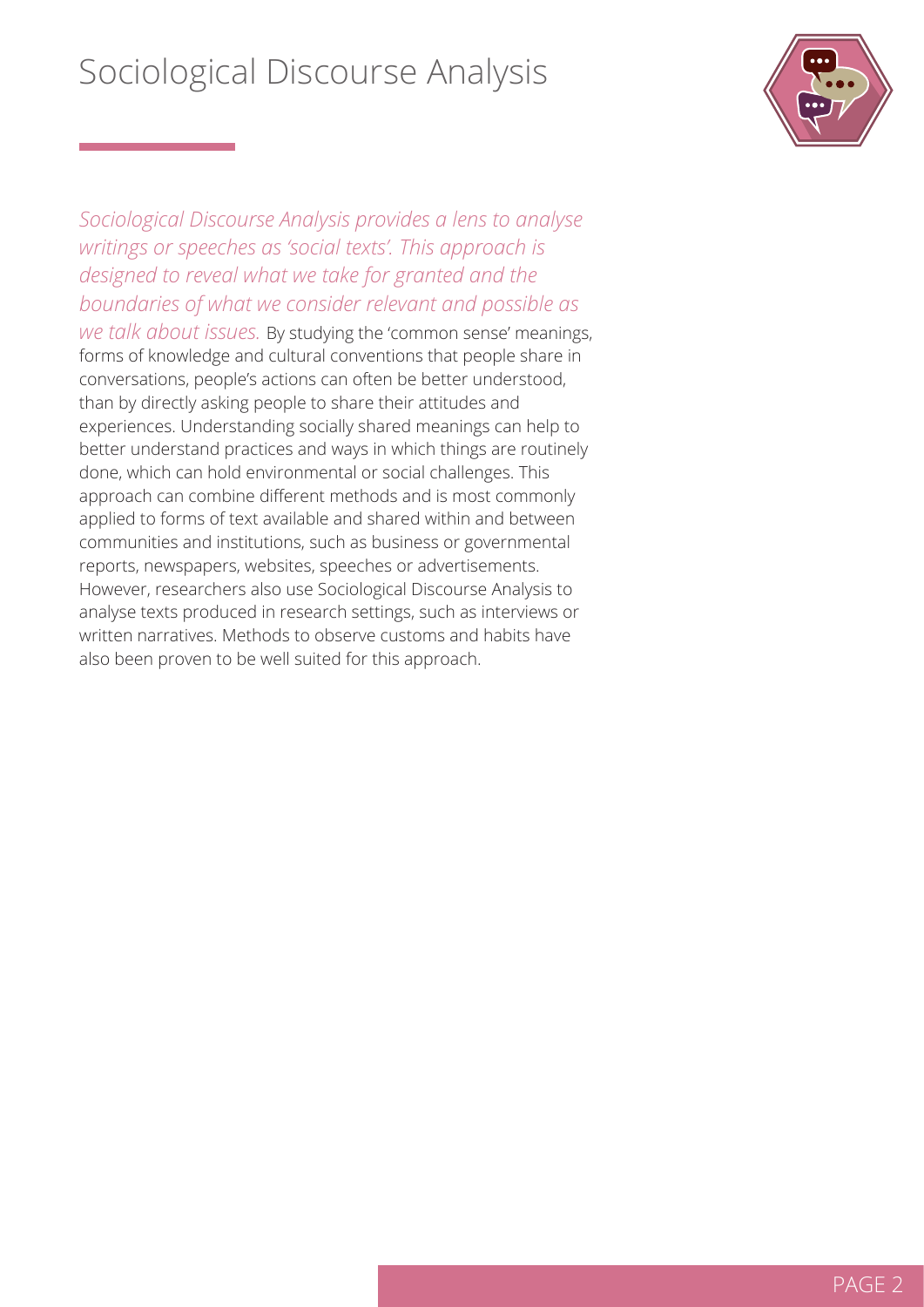

### **How does Sociological Discourse Analysis create or contribute to change?**

In this particular form of discourse analysis, culturally shared forms of knowledge – assumptions and associations about how the world works – are identified. These forms of knowledge are also inherent in debates, speeches and other forms of communication about contemporary challenges and the solutions that are regarded as possible. Investigating these shared forms of knowledge can help to identify the constraints that they impose on the type and extent of change that is considered possible within communities, such as policy makers, businesses, interest groups or the general public, as to how societal or organisational challenges, for example gender equality, access to education, pollution or workers' rights, are approached. In this way, discourse analysis can be understood as a means to study limitations to social change: it enables us to see implicit assumptions about what we take as a given in society. By illuminating limitations as to how social problems are debated as well as barriers to how agendas for change are formulated, this method can highlight avenues for change in society and within organisations, communities and institutions.

#### **What ideas or concepts are connected with this approach?**

Discourse analysis emphasises the role of language in the ways we see and organise social reality. It is applied in many disciplines, including linguistics, communication and psychology. Discourse-analytical approaches from sociology and related disciplines are influenced by the work of Michel Foucault and their focus is less on the rules and conventions of conversations, but on accepted, institutionalised, powerconstituting forms of knowledge that are present in conversations. This does not mean that the people or organisations who are the speakers or writers of the texts analysed are privileged and powerful. Rather, texts are studied as examples of 'naturalised talk' within social contexts, regardless of the roles and positions of the participants. While privilege and power play a key role in how these interpretative practices affect different peoples' lives, they all communicate based on the same unspoken agreements on what is 'naturally' taken as a given, considered possible or impossible, and seen as relevant or irrelevant.

The sociological discourse-analytical approach, in which texts are analysed as 'social text', suggests that instead of being individual or universal thinkers, human beings subscribe to 'thought communities' - communities of differing interpretations of how the world works. Such 'communities' could include, for example, expert circles, generations, nations or interest groups. In this sense, this approach is also inspired by contemporary philosophical theories of intersubjectivity according to which individual experiences are developed and maintained as a 'common sense' which is shared with the wider social community.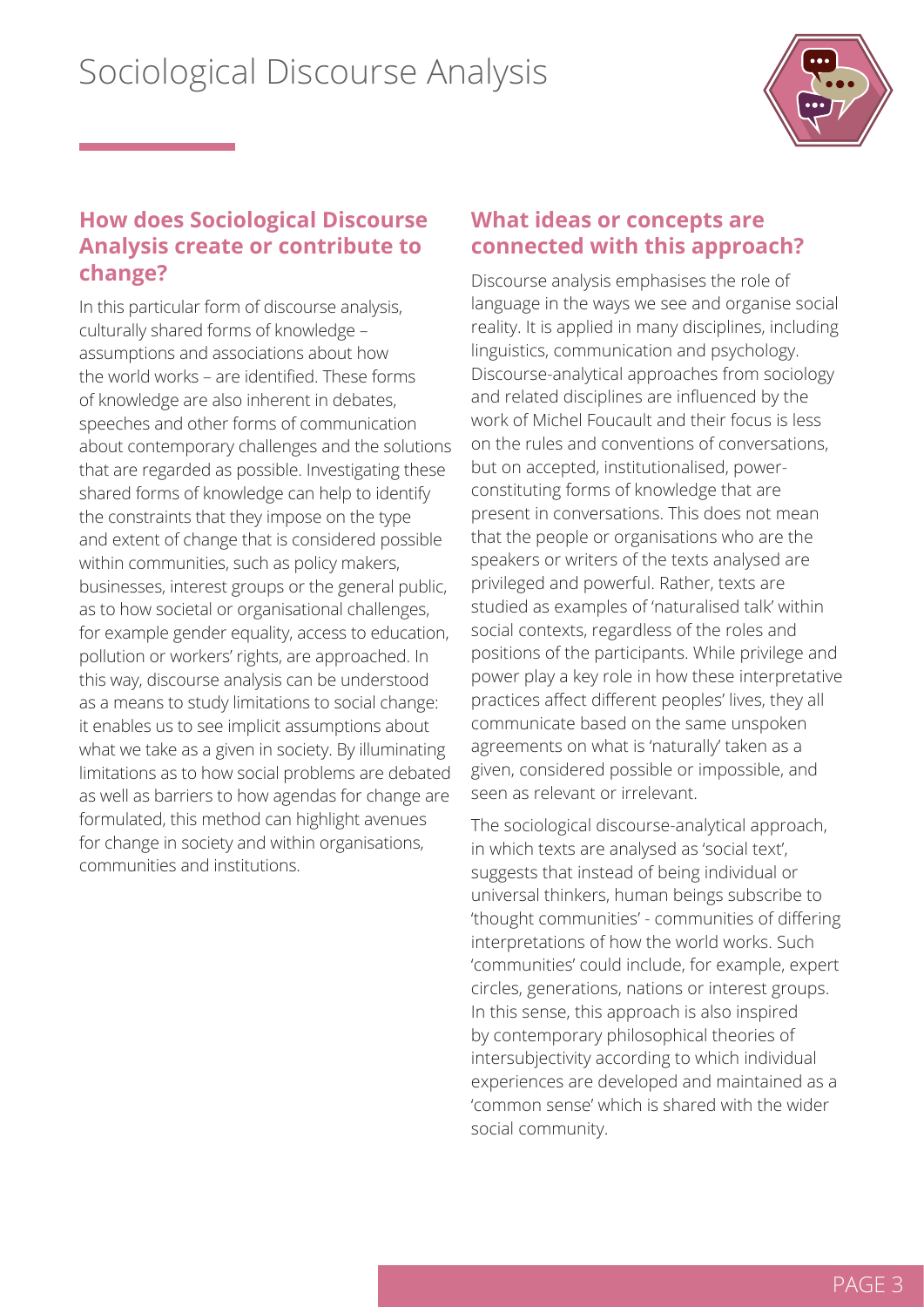

### **Why might I want to apply Sociological Discourse Analysis and what do I have take into consideration when choosing this approach?**

- Sociological Discourse Analysis is designed to identify the various ways in which communities and institutions identify social phenomena and the problems associated with these phenomena. In doing this, it illuminates also perspectives that are marginalised or overlooked, and paths that have not been taken.
- This approach, rather than trying to solve predefined problems, seeks to identify ways in which problems could be framed differently. Research findings open up alternative ways to approach problems faced by communities, organisations and society as a whole. These can concern wider social structures, the ways in which institutions work and also the roles played by different actors.
- This approach is particularly suited to study social problems where the previous interrogation of people's attitudes and experiences has not been fruitful. For example, it might be useful when behaviour change policy repeatedly leads to the identification of a gap between people's attitudes and behaviours related to types of interventions.
- Analysing text through the lens of Sociological Discourse Analysis means that what people say or write is not taken at face value. Research results are therefore not descriptions of a social phenomenon or problem, but rather descriptions of the possible ways in which such phenomena or problems are seen or interpreted by people within a particular cultural context.

This approach captures what is assumed as obvious and 'natural' to the extent that it is often not spoken about. In this way, a study does not become valid and reliable based on the selection of participants and the interaction between researcher and the researched. Rather, it is the researchers' interpretation of the text, which must be consistent and comprehensible.

 $\bullet$  It is not the individual person or group who is analysed, but what they say and how they say it. It is based on the idea that when people communicate, they may express their own intentions or viewpoints, but have to formulate their thoughts based on the background of 'common sense' understandings shared by the community they are part of or speak to. Unlike behavioural and cognitive approaches, for example, this approach does not consider the contents of documents or interview answers as the product of the person or group who wrote the document or answered an interview question. It is thus not suited for projects which seek to capture individual peoples' authentic attitudes, experiences and intentions, as it inherently breaks with the view that this is what social science does.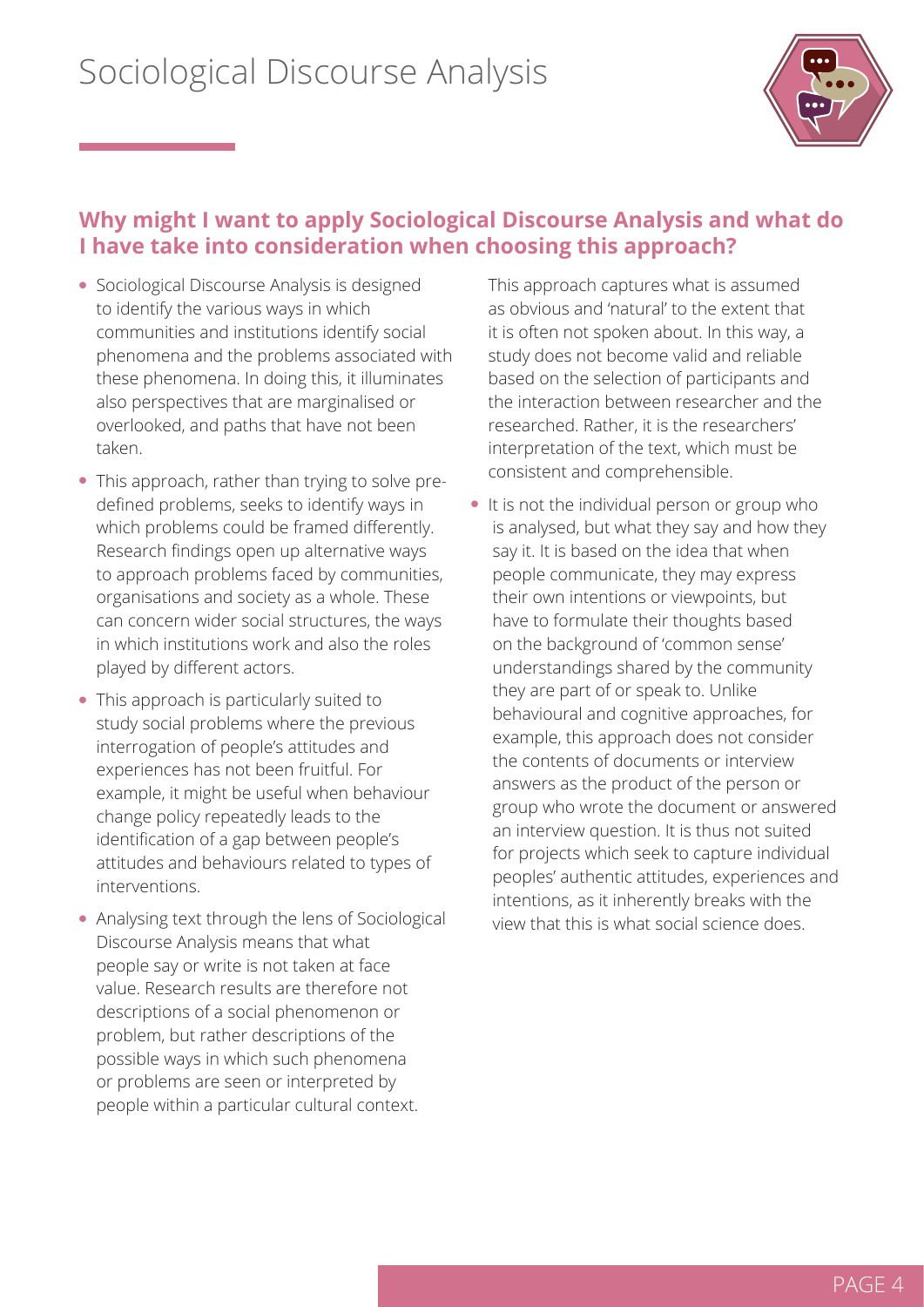

### **Step by step guide to Sociological Discourse Analysis:**

**1. Identify text material that is well-suited to studying the research problem:** 

Depending on the research question, discourse analysis can be applied to large volumes of text material as well as to a small selection of samples. It can cover a range of origins (i.e. different 'producers' of text), formats (i.e. different forms of written or spoken texts, even images), contexts (i.e. audiences and general reach of text) and timescales (e.g. in and around a certain event or over a longer time period). Specifying the research question(s) will help to select an appropriate range of material.

- **2. Identify the sources and context of production of the collected text material:** What is known about the sociopolitical and historical context in which it was produced and how does it fit into the 'bigger picture' of the research problem? When were they produced, by whom, and for what purpose? Were they related to any major events, how do they tie into broader debates? If the materials were generated in the research process, what was the setting and context in which these texts were created, how were participants selected and what were they asked to do? What genre does the text material belong to?
- **3. Identify the patterns of variation:** After making yourself familiar with the material to identify thematic contexts raised, organise text by (sub-)topics and recognise the kind of descriptions and accounts of a topic that come up. What are the different versions of the topic that can be found within and across texts? What statements about the social problem/phenomenon are made in this text? What are the different 'angles' from which the social problem/phenomenon is approached?

The aim of this process is to establish how these topics are brought up and connected in communication, rather than to identify topics in themselves. While it can be helpful to identify a big set of topics, the aim is not to produce an accurate account on the range of topics that come up, or the frequency/depth to which they are discussed.

**4. Identify internal contradictions:** Scan individual texts for various descriptions and accounts and look for inconsistencies within this text. Is there a variation to the ways in which the topic is approached within one text? Argumentative inconsistencies in the speech of one person are normal in communication, as the interpretations and arguments that are considered acceptable are dependent on the context of the conversation. At the same time, two people might express divergent opinions, but derive them from the same interpretation. The aim of this process is thus not to 'catch out' speakers for contradicting themselves or speakers of their community, but to further establish variability as to how a topic can be interpreted in different contexts. The same speaker/document taking more than one viewpoint on a topic without making an effort to resolve tensions between these viewpoints is an indication that these different interpretations exist in the wider discourse – studying additional material is helpful to verify this.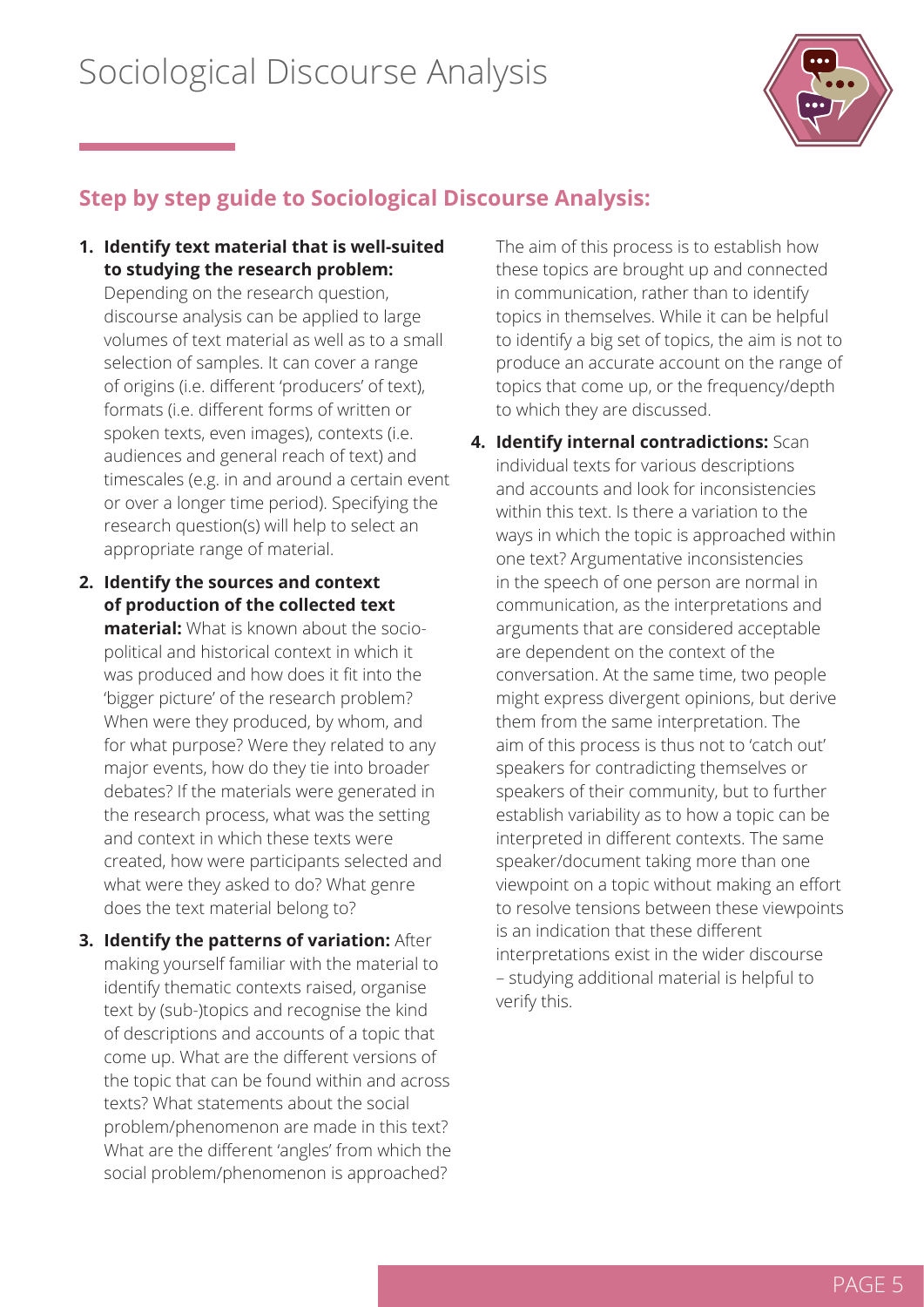

*Texts are not studied as descriptions of the research object, rather they are the research object in themselves. Text is viewed as a representation of the culturally shared 'common sense' ideas available to people in the community in and for which this text was produced. In this way, the discourse analytical approach illuminates the common contextual backgrounds and culturally shared ideas which are at the basis of the varying attitudes and aims that different individuals and groups express. Interviews are, for example, not analysed to find facts about how people think or behave, but are seen as linguistic expressions of shared understandings of how the world works. Therefore, in an appropriately executed study, questions on the speaker's political views or trustworthiness are irrelevant. Regardless of their intentions, speakers make themselves understood by referencing culturally shared interpretations of social phenomena or problems – and this is what we want to capture when we study writings* 

- **5. Identify basic assumptions:** Establish regular patterns, repeatedly occurring descriptions, explanations, and arguments across different texts to illuminate the particular ways in which social problems and phenomena are talked about. Does the text contain references to sources of evidence, or does it imply facts or knowledge on a subject matter?
- **6. Identify the rules of the discourse and the ways in which they are interrelated with problems and possibilities:** In this final step, the findings of the text analysis are placed in the broader context that was established at the beginning. How do the basic assumptions provide starting points to speak about a topic in a specific way? How do they contribute to commonly accepted knowledge? What is the 'state of things' that these assumptions imply and how might this reflect and shape societal and institutional practices?

### **Examples of Sociological Discourse Analysis in social science research**

Much discourse analysis is concerned with texts that address social challenges and ideas of social change. The projects presented below represent two such examples.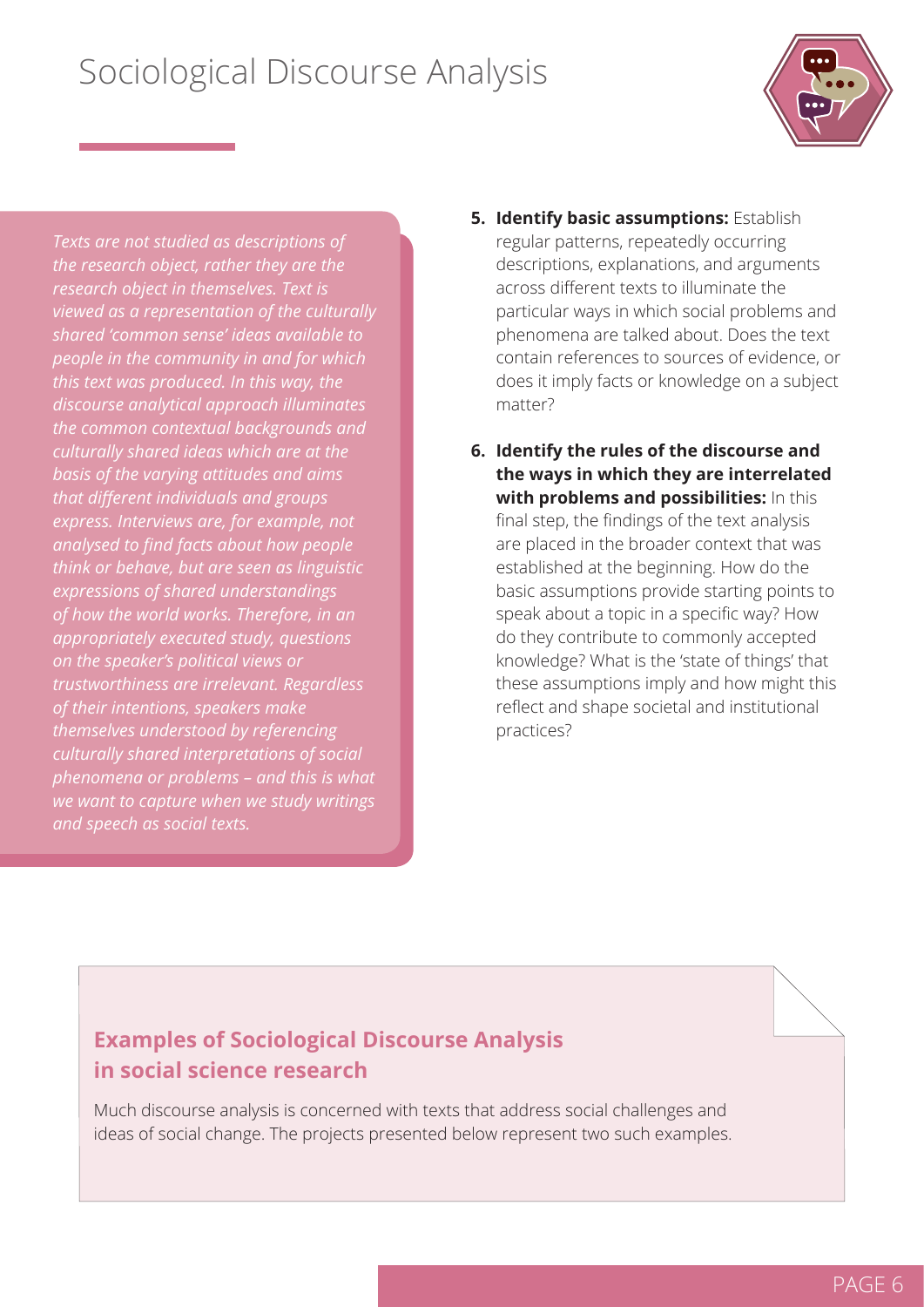

**Environmentally and socially responsible consumption? A study on food sustainability discourses Researcher: Dr Ulrike Ehgartner, The University of Manchester**

This PhD project aimed to explore tensions within the wider agenda of sustainable food consumption and production in the UK. To meet this aim, the language of those who arguably have the power to influence food consumption to become more sustainable was analysed: professionals involved in matters of food distribution, retail, consumption and waste. The data used was a combination of policy documents, journalistic articles and interviews with practitioners who occupy senior roles in the field. Using Sociological Discourse Analysis, the projected assessed how these people speak and write about sustainability in the food system between 2005-2017.

One finding that came out of this research was that 'common sense' understandings about what is or is not 'sustainable' change over time, causing issues to come in and out of focus. One such dynamic concerns 'ethical premium' consumption, meaning consumers' willingness to pay a premium for a product communicating ethical information. Ethical consumption was an important way in which experts talked about food sustainability during the time from around 2006 to 2008, but was subsequently excluded from sustainability debates. While some food-industry related issues have profited from this development and gained prevalence to sustainability policy, it caused other concerns to fall off the sustainability agenda.

One such concern is organic farming. While an increase in consumer demand for organic produce in the 'early days' was considered a key evidence for progress

towards a more sustainable food industry, organic consumption is barely mentioned in most expert accounts of sustainability. The experts focussed on eco-efficiency and arguments around global food security and thought organic farming to be irrelevant and a 'misnomer' to the sustainability agenda. Professionals had internalised these contradicting views to the extent that when they were formulating an agenda for food sustainability in the research interviews that were conducted in 2017, they would argue for conventional farming over organic, based on the argument that the former would be more 'eco-efficient' and therefore more sustainable. However, when thinking back to what had been achieved over the past 10-15 years in the same interview, they would refer to the organic movement as a positive example of progress towards sustainability. The organic chicken represents the symbolic object of this tension. In the years from 2008 onwards, experts have continuously referred to it for its low energy performance in comparison to the conventional chicken by the experts interviewed.

The analytical approach taken thus illuminated not only that there are contradictions to the ways in which 'sustainability' is tacitly defined, but it also allowed the tracing of the historical, political and economic background and context of competing interpretations. The findings can help practitioners in the field of organic production and consumption and the wider agri-food system to consider their positioning in relation to their contribution to a sustainable food system.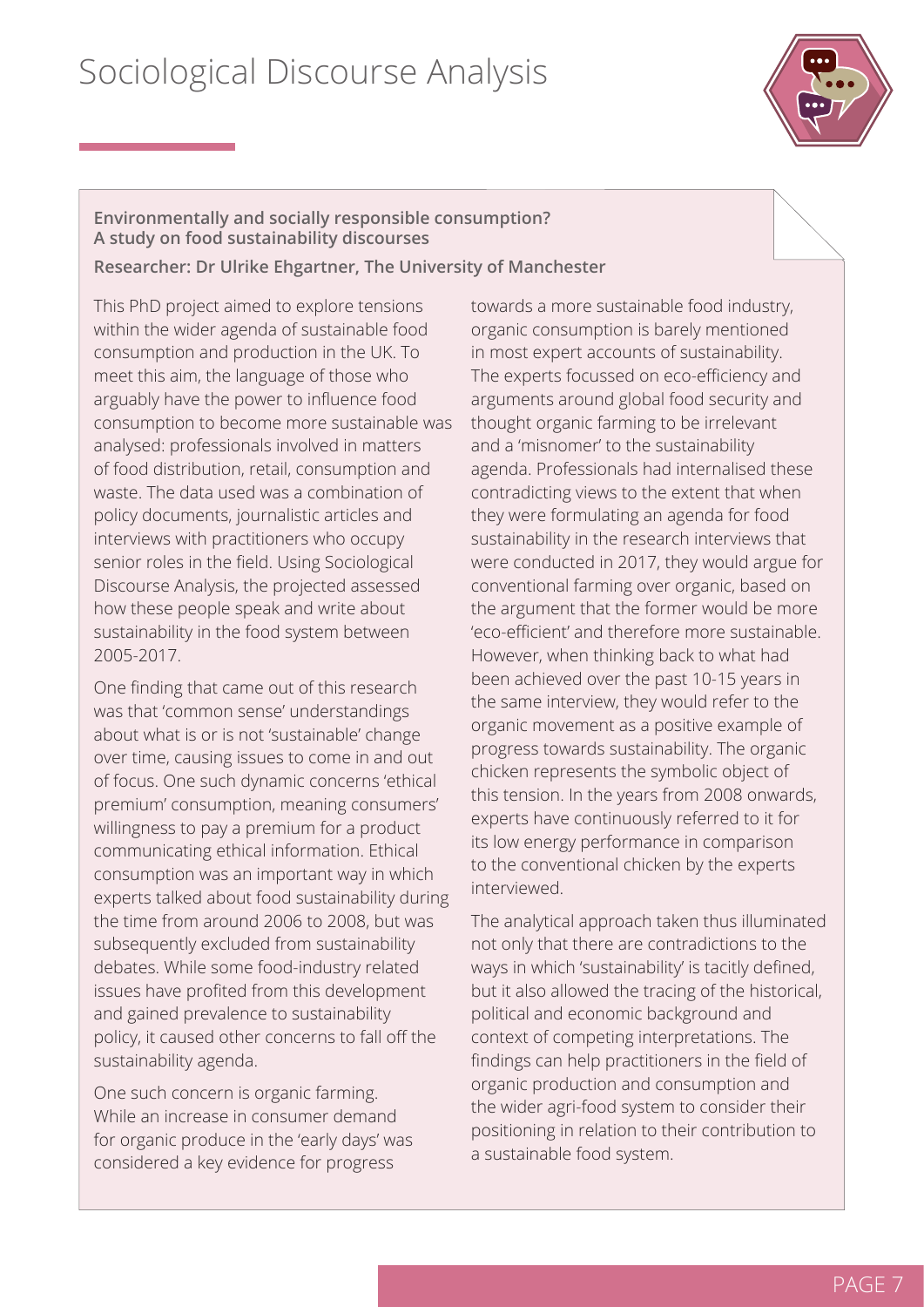

### **Imagined Futures of Consumption Researchers: Dr Daniel Welch & Dr Ulrike Ehgartner, The University of Manchester**

TThis project on 'Imagined Futures of Consumption' explores how the general public imagines the future of consumption, and the opportunities and limitations that come with these 'imagined futures'. For this purpose, an empirical study was set up to identify the varying ways in which the future of consumption is interpreted in the public domain. This was realised through a collaboration with the Mass Observation Project at the University of Sussex, which involved a panel of volunteer writers, known as Mass Observers, writing descriptions of how they imagine 'the future of consumption'.

Applying Sociological Discourse Analysis showed that the idea of a future in which we are all consuming less is not only 'out there', as an 'interpretation' of the future that is shared amongst the general public, but many also attach positive values to this idea, as well as a sense of agency and responsibility. Most strikingly, however, it showed that as opposed to other types of imagined futures (i.e. one dominated by technological innovation, which was vividly described with accounts of a re-organisation of everyday life around technological trends such as artificial intelligence, automation at work and at home, medical advances, human enhancement, artificial foods, advanced transport and renewable energy), imaginations of a future in which we consume less or in simpler, more considerate and slower ways, lacked ideas about what people would do on a day-to-day

basis, i.e. how they would work, learn, socialise and enjoy themselves.

From a sociological viewpoint, these findings matter because they reveal the dominance and influence that technology-based storytelling has on how the future is imagined in the public domain, as opposed to accounts of environmental and social justice. Taking a discourse-analytical lens was absolutely essential to identify this. If, in contrast, a content analysis-based research approach had been taken, ideas of constrained consumption (both positive and negative) would have appeared much more prevalent than technological accounts. This would have led to the conclusion that the general public is highly concerned about the unsustainable impacts that our consumer culture has on society and environment. Having applied discourse analysis, this critical perspective on over-consumption could be observed, but it also revealed our lack of ability to imagine alternatives to the mass- and overconsumption that defined much of our dayto-day lives over the past century, illuminating limitations and challenges for social change. Practitioners who seek to establish more sustainable lifestyles across society might find this observation helpful and adapt their strategies accordingly, for example by working towards building stories of alternative lifestyles, rather than focussing on campaigns to convince people that consumerist lifestyles are not desirable.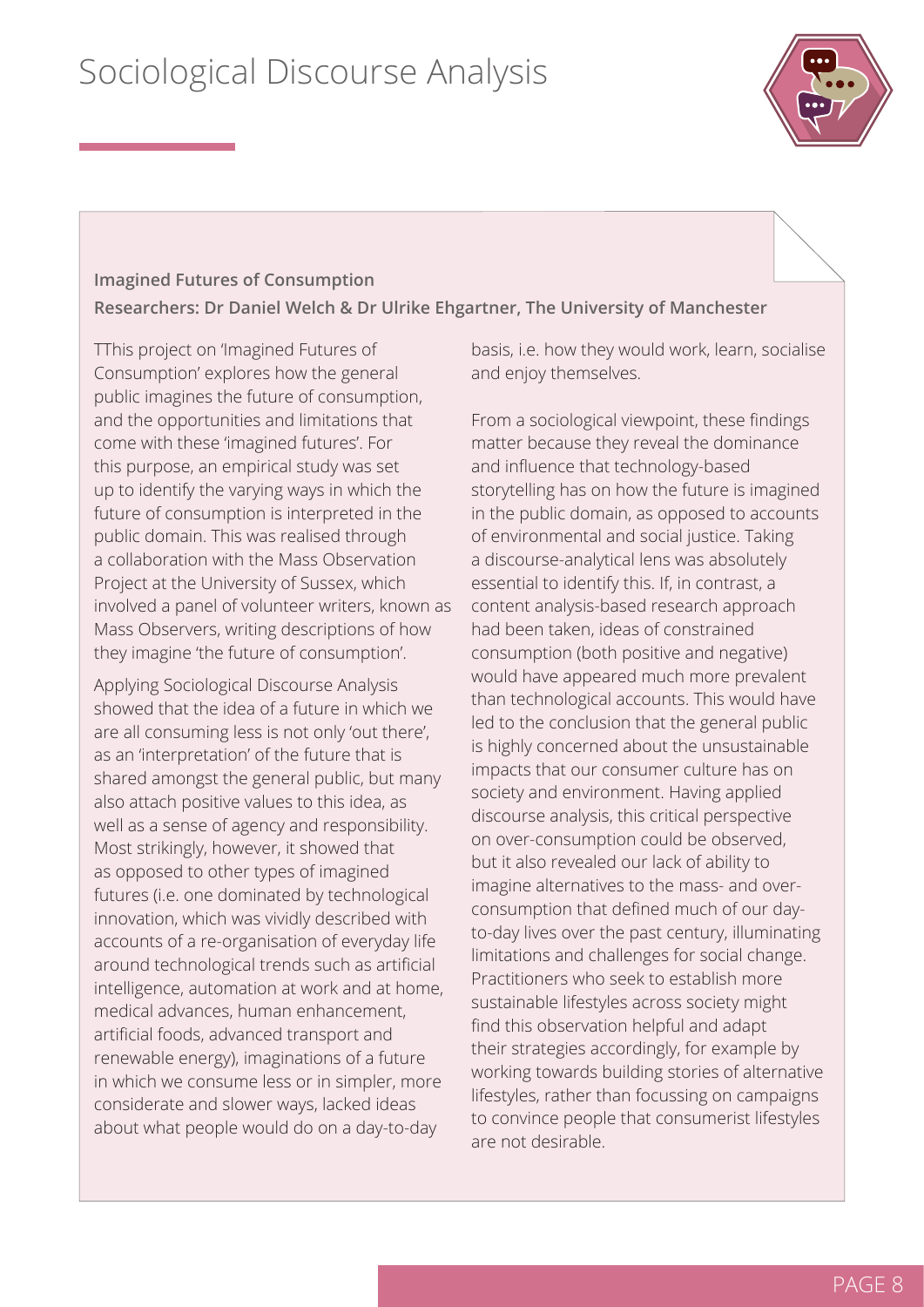

#### **Where else could Sociological Discourse Analysis be used?**

Taking a radically different perspective to study the experiences and motivations that people express, this approach is suited to investigate social phenomena and problems for which previous research and intervention has not led to the desired change. Applying this approach to analyse discourses in the public domain could help public and private sector organisations to better understand the shared meanings behind what appears to be polarised public opinions. Organisations could benefit from this approach to gain insights on how different causes that they stand or campaign for are framed and contextualised by the public or the scientific community. Gaining a different perspective in identifying problems associated with phenomena, policy makers could develop forms of interventions that have been not taken before. Activists, charities and those pushing for more radical change can use analysis to help build positive stories of alternative lifestyles.

### **Top tips**

- 
- generalisability of research findings can websites of organisations, interviews with
-